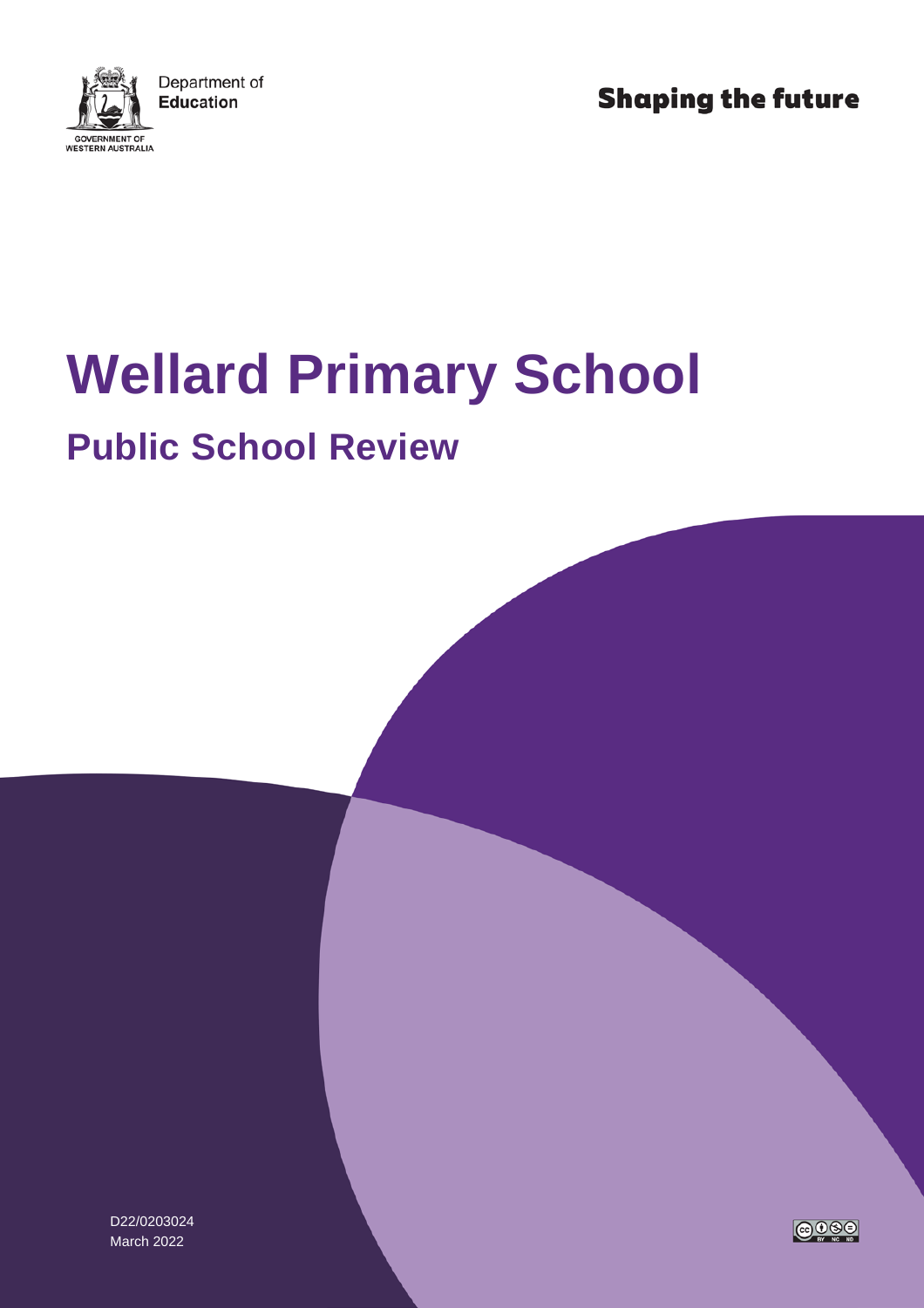### **Public School Review**

#### **Purpose**

All Western Australian public schools are reviewed by the Department of Education's Public School Accountability directorate. A review gives assurance to the local community, the Minister for Education and Training and the Director General about the performance of public schools in delivering high quality education to students. The review acknowledges the achievements of the school and gives feedback to support the Principal and staff with their improvement planning.

Initially conducted on a three-year cycle, subsequent reviews are determined to occur on a one, three or five year timeframe.

The Principal provides the review team with a self-assessment of the school's performance based on evidence from the school. Information to be validated by the review team is considered before and during the school visit. This forms the basis for the Public School Review report and determines when the next review will occur. The report is provided to the Principal and the regional Director of Education.

#### **Expectations of schools**

The Statement of Expectation (the Statement) makes clear and public the expectations and responsibilities of schools and the Department in student achievement and progress.

The Statement is between; the Department of Education, represented by the Director General; the school, represented by the Principal; and is noted by the school council/board, represented by the Chair.

The Statement sets out the expectations of Principals in relation to the delivery of the 2020-2024 strategic directions *Every student, every classroom, every day*, and *Building on Strength*.

The Statement will underpin each school's strategic planning and self-assessment and will form part of the school's Public School Review. It will also inform the Principal Professional Review.

#### **Public School Review – The Standard**

A Standard has been developed across the domains of the School Improvement and Accountability Framework to describe essential indicators of performance. The selection of the indicators is based on literature research and historical reviews of school performance in Western Australian public schools.

The purpose is to better ensure that judgements about student performance are standardised and objective. Indicators describe what is evident in schools functioning 'as expected' within each domain.

The Standard defines the expected level of school performance. Judgements are made in relation to the Standard. External validation is also based on evidence presented relating to the Standard.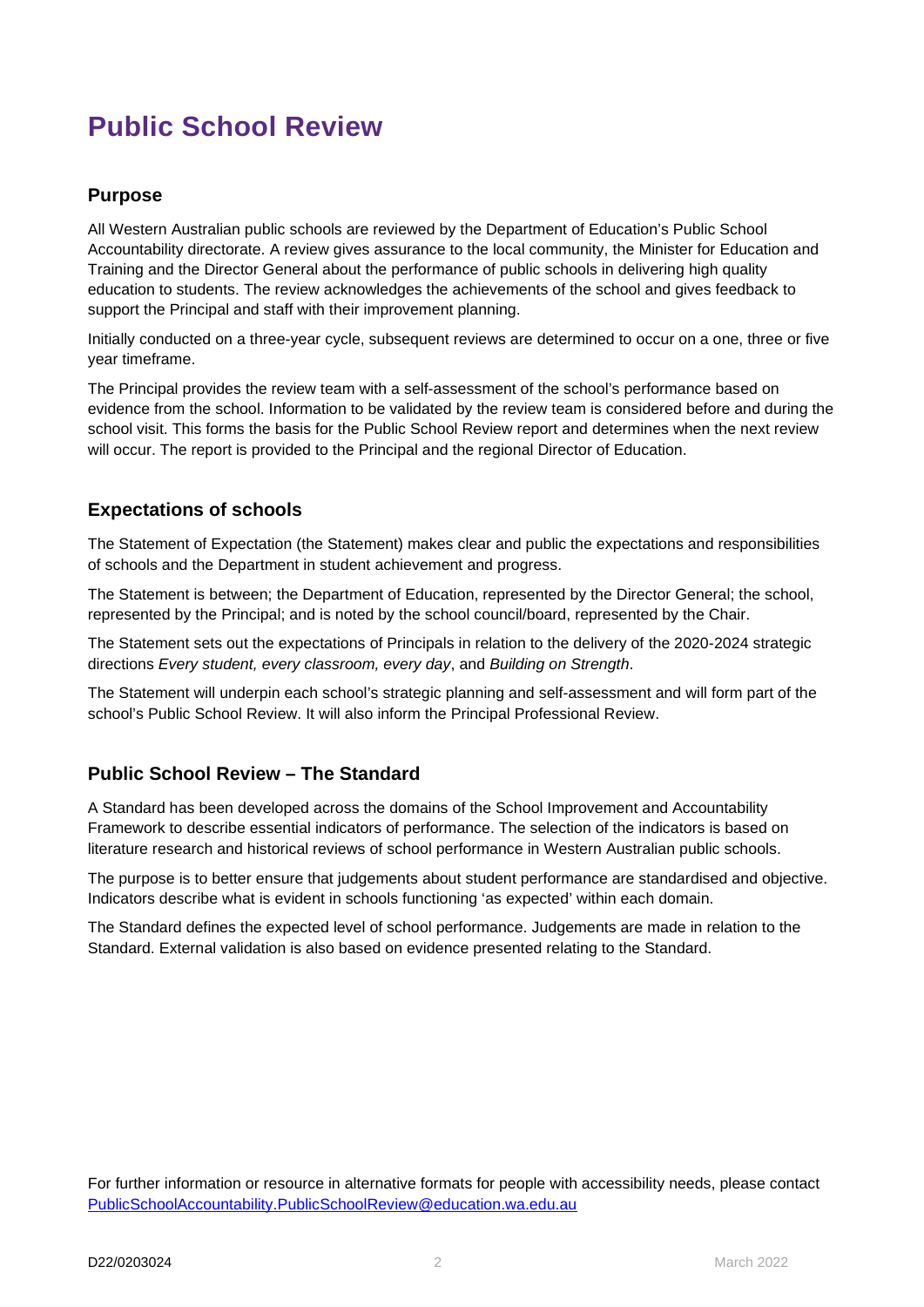#### **Context**

Opening in 2018 as an Independent Public School to relieve enrolment pressure at primary schools in the surrounding area, the school is located in the rapidly growing suburb of Wellard, approximately 40 kilometres south of the Perth central business district. It is within the South Metropolitan Education Region.

The school has an Index of Community Socio-Educational Advantage of 1013 (decile 4). There are 705 students enrolled at the school from Kindergarten to Year 6.

Parent and community involvement is encouraged by the school through participation on the School Board in the Parents and Citizens' Association (P&C).

#### **School self-assessment validation**

The Principal submitted a comprehensive and rigorous school self-assessment.

The following aspects of the school's self-assessment process are confirmed:

- The Electronic School Assessment Tool (ESAT) submission and feedback provided during the validation visit delivered a wide-ranging account of the school context and operations in addressing its improvement agenda.
- As the first school to conduct the validation phase online (via WebEx), the standard of collaboration between the school and the Public School Accountability office was exceptional. This mode of conducting the validation phase of the Public School Review will be a very effective option when circumstances necessitate an offsite form of engagement.
- A culture of reflective school self-assessment, as the foundation for effective planning and continuous improvement, was evident at the strategic and operational levels.
- A variety of evidence was submitted and expanded on during the validation phase.
- Staff who engaged in validation discussions understood and accepted the value of reflection in pursuit of continuous school performance improvement.
- Staff described their engagement in the process as extensive, data orientated, collaborative and professionally stimulating.
- There is a clear alignment between performance evidence, and current and future planned actions, which adds to the efficacy of the school's continuous improvement ethos.
- Staff showed an authentic vibrancy for, and commitment to, the ownership of student success. Professional and personal responsibilities and expectations are both understood and accepted.

The following recommendation is made:

• Continue to consolidate/embed the school's self-reflective culture to strengthen and enhance the strategic intent and alignment of the school improvement journey.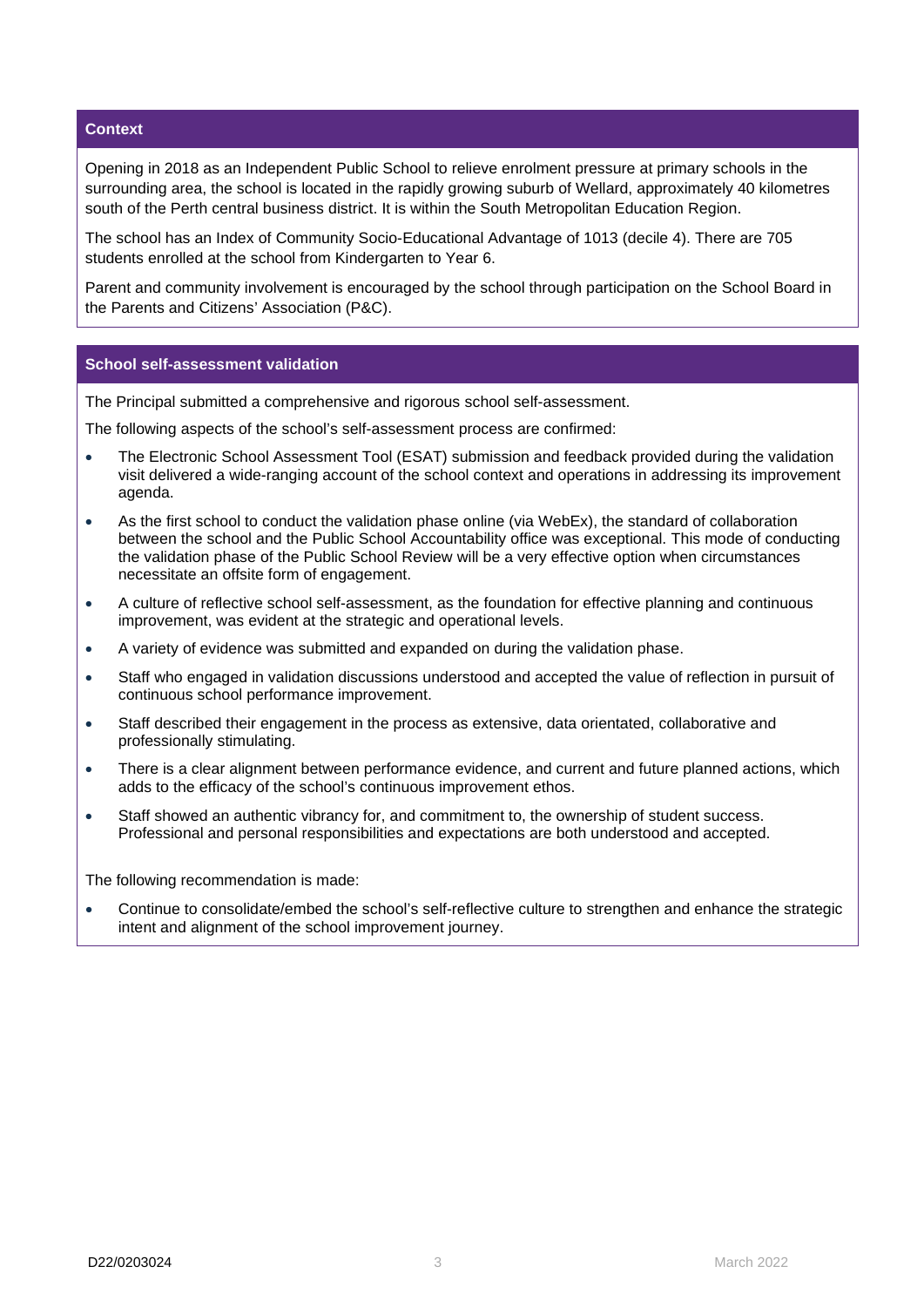#### **Public School Review**

#### **Relationships and partnerships**

Wellard Primary School has established itself as a central point of support and connection within its emerging, diverse local community. The united and supportive staff ensure students are at the centre of their focus and planning. Engagement with families is actively prioritised to ensure all feel welcome and included.

#### **Commendations**

The review team validate the following:

- The welcoming and respectful school culture has been thoughtfully nurtured by both the leaders and staff. Through their active presence and engagement with families, leaders and staff have embraced and celebrated their multicultural community with students.
- A deep respect exists among school leadership, staff and students for Aboriginal local histories, language and culture. This has engendered widespread staff buy-in to implementing complementary programs, creating a common language for giving a voice to the extensive and diverse range of cultures.
- There is a strong focus on the mental health and wellbeing of students and staff, with layers of formal and informal approaches to ensure the developmental and pastoral care needs of all are supported.
- Parents, through the School Board, have confidence in the school's governance procedures. Leaders and staff authentically seek the views of School Board members to inform decision making. This has been achieved through the high level of public accountability and transparency of the school's communication processes.
- Building partnerships with external agencies has been a key strategy in developing the school's identity, as exemplified through the partnership with Telethon's Speech and Hearing Hear Now Ear Clinics program.

#### **Recommendations**

The review team support the following:

- Continue the school's committed journey to engaging with the Aboriginal community and its local history.
- Further strengthen the School Board through strategic recruitment of external community members.

#### **Learning environment**

Staff and students have a common set of values with respect to building positive relationships. This is reflected through staff actions in creating a safe and caring learning environment that includes monitoring processes focused on the health and wellbeing of students.

#### **Commendations**

The review team validate the following:

- Students at educational risk are identified early using a comprehensive monitoring and tracking profile. They are provided with appropriate intervention/support in the form of highly skilled EAs<sup>1</sup>, both mainstream and special needs. Teachers and EAs work together to ascertain strengths and areas for improvement.
- With substantial numbers of EAL/D2 students, the school appointed a specialist to coordinate strategies targeting those students requiring specific intervention in literacy and numeracy. The primary source of identification is through the Class Achievement Profiles.
- There is significant evidence of a student-centred, progressive approach to identifying individual and cohort needs, particularly with respect to the immensely diverse student cultural backgrounds. Further, the focus on mental health and wellbeing has resulted in the implementation of Bounce Back that teaches social and emotional learning skills advocated by the Collaborative for Academic, Social and Emotional Learning.
- The impact of having a psychologist (0.46 full time equivalent) and chaplain services adds to the multilayered student support structures and processes. This is strengthened through staff professional learning including Gatekeeper training, Trauma-informed practice and Protective Behaviours education.
- There is compelling evidence of the school's obligation to Aboriginal education. Its Reconciliation Action Plan, crafted under the headings Relationships, Respect and Opportunities, outlines the school's deep commitment to authentic integration of Aboriginal culture, language and histories in learning programs.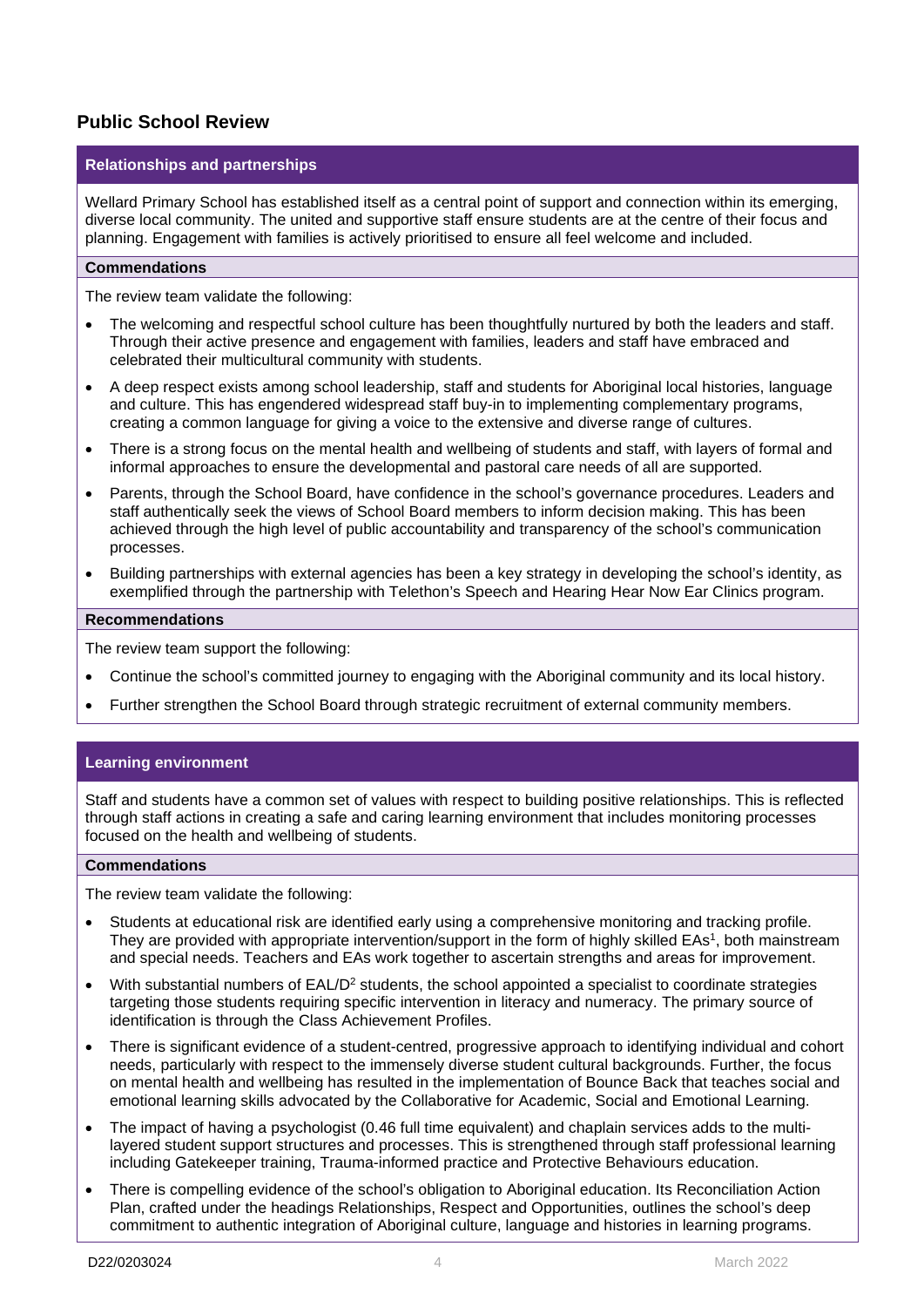#### **Leadership**

The leadership team has taken a proactive approach to building a tangible culture of school success. In the pursuit of improved teaching and student learning outcomes, leaders work proactively in classrooms to support staff by sharing their knowledge and experience.

#### **Commendations**

The review team validate the following:

- The school's distributed leadership model creates meaningful opportunities to build leadership capacities among staff. An authentic, collaborative staff ethos exists, ensuring ideas and options for continuous school improvement are acknowledged and given respectful, evidenced-based consideration.
- The Principal leads an executive team that nurtures commitment and ownership of school initiatives by offering opportunities for staff to participate as 'frontline' implementers of change. With a large proportion of staff in the early stage of their careers, there exists a unique opportunity for them to seek leadership opportunities. Producing Effective Leaders is a key focus area for the school.
- Students displaying interest in, or an aptitude for, leadership are given opportunities to self-nominate for a range of roles and responsibilities such as House, Arts and Culture Captains. With an eye on future community leadership, the school encourages students to pursue a community values leadership approach.
- Leading discussions on personal responsibility and professional accountability, the Principal has created the conditions for respectful leadership, staff and community relations. An authentic, collaborative staff ethos exists, ensuring ideas and options for continuous school improvement are acknowledged, evidencebased and given considered attention.

#### **Recommendation**

The review team support the following:

• Continue to provide opportunities for team leaders and committee chairs to develop skills in delegation, running meetings and giving authentic feedback.

#### **Use of resources**

The school has sound processes to deploy resources in response to student needs. Monitoring systems and decision making protocols are robust and transparent. Areas of high priority and improvement targets outlined in the business plan receive proportionate levels of funding.

#### **Commendations**

The review team validate the following:

- The Principal, in partnership with the manager corporate services, is alert to the need to be agile in responding to the rapidly growing student enrolment. Transparency and probity of decision making are key qualities underpinning budget management processes. Describing the need to be 'frugal', the Principal has been clear about 'the why' in applying stringent controls in relation to workforce planning.
- Teacher participation on the Finance Committee and as cost-centre managers is regarded as both an educative experience and an important feature of the school's governance processes. Targeted Initiative funding and disability allocations are carefully monitored to ensure students receive appropriate levels of support.
- The school's approach to the management of its budget has been measured, thoughtful and with the students' needs consistently at the centre. This means short, medium and long-term budget planning reflects the school's fiscal integrity while being strategically responsive to changing needs.
- This school invests in staff development, whole-school programs and manages their physical assets to create an effective learning environment for the benefit of students. The School Board is provided with regular updates on the deployment of financial and human resources.
- Visitors to the school are greeted by a 'front of house' administration team, keen to demonstrate high levels of professionalism. Building a positive image and reputation with the local community is this team's priority.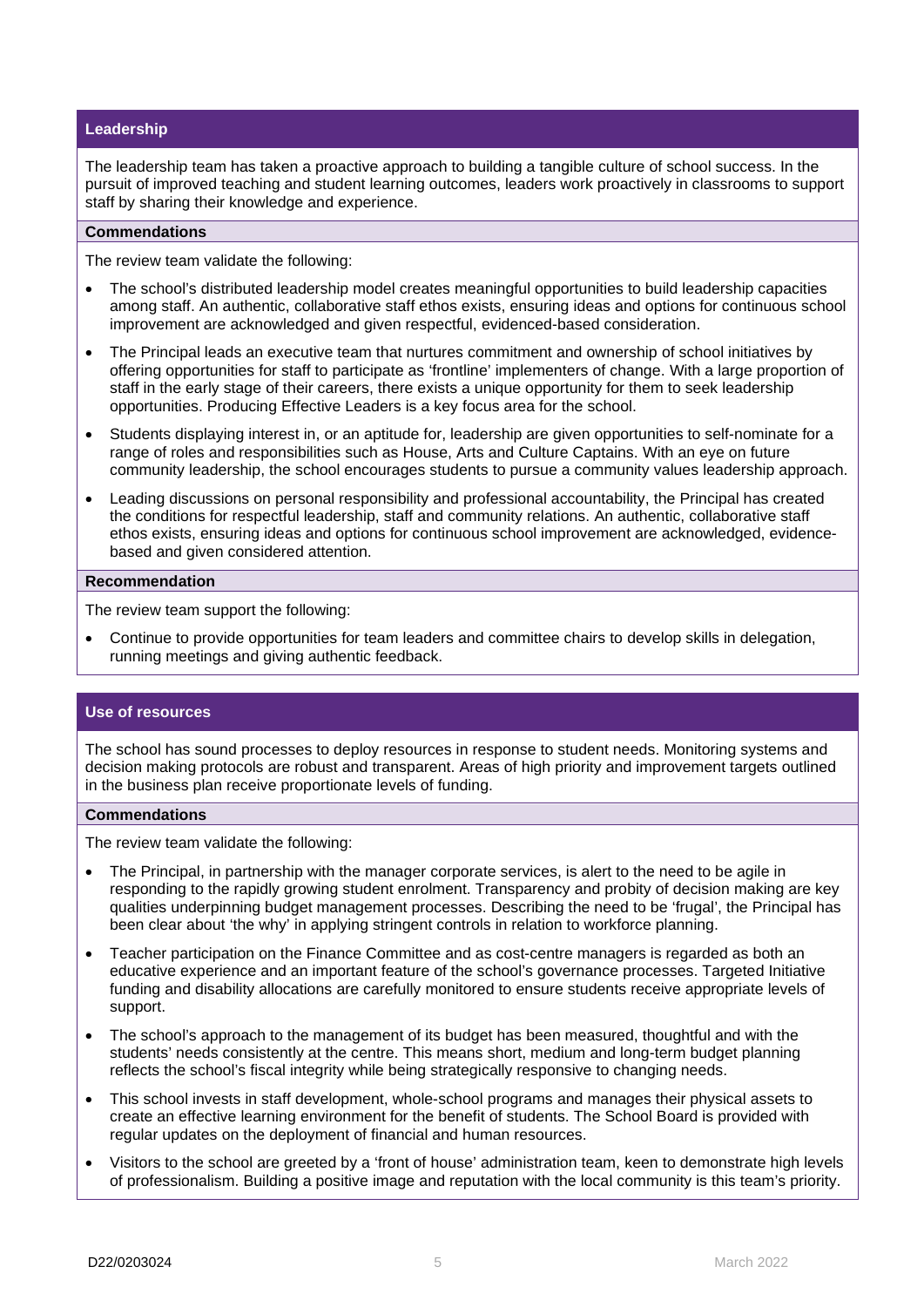#### **Teaching quality**

Teaching practice is amplified by an embedded school-wide belief in evidence-based target setting. This drives school and classroom planning which is informed through a suite of TEFL<sup>3</sup> teams. Building high levels of connected teaching practice across all classrooms is at the core of this school's pedagogy, as indicated in the school's Making a Difference (MAD) document – Pillar 1: Highly effective, skilled classroom practitioners. This focus is underpinned by the belief that *Every Student Matters, Every Moment Counts*.

#### **Commendations**

The review team validate the following:

- In a relatively short time, the school's unremitting approach to explicit teaching for the delivery of differentiated literacy and numeracy strategies has resulted in elevated levels of student achievement. Whole-school processes, programs and resources are used to improve connected practice and pedagogy delivered through comprehensive professional learning.
- There is an unambiguous emphasis on building common understandings based on a common pedagogical language. The document outlines The Wellard Way emphasising values, beliefs and expectations. Recruitment of staff starts with an unmistakeable requirement that MAD be followed.
- Innovative teaching practices are embraced and supported through a culture of knowledge sharing, which is embedded in collaborative routines and structures. This has included discussions on the range of assessment tools used to collect evidence and to make decisions about what needs to be taught. Skilful development of dedicated pathways of learning for students at educational risk has also been prioritised.
- The focus on continuous improvement is manifestly evident in the school's intention to implement a new pedagogical framework. By leveraging high impact teaching practises gained from the Teach Well Master Class series (Pillar 2), there has been exceptional growth in teachers' ability to monitor and support students as they learn.
- Classroom observations with structured feedback based on the implementation of Daily Reviews and Full Participation Tactics forms a key element of teachers' performance management. This is directly linked to the School Improvement Plan's 'Enhancing Teaching Practice' priority.

#### **Recommendation**

The review team support the following:

• Explore template options that would support the development of consistent records for teacher practice feedback.

#### **Student achievement and progress**

The approach to consolidating the school's student assessment database has been strategic by identifying the need for longitudinal, individual and cohort tracking processes. Despite limited stable cohort data and no 2020 NAPLAN<sup>4</sup> systemic data, the school has achieved some impressive early trends with student achievement and progress.

#### **Commendations**

The review team validate the following:

- Data collected is assessed purposefully for its validity and reliability and is used to inform classroom and whole-school planning. NAPLAN data has reinforced staff efficacy levels that they are delivering effective teaching practices based on how students learn best.
- Knowledge and understanding of the range of standardised assessments, in combination with teacher insight, is used skilfully to inform the preparation of Individual Education Plans and case management discussions.
- Being fully accountable for the educational progress of students, the school is committed to keeping parents informed of their child's progress. Response from parents was unequivocal in terms of value they placed on feedback about student achievement and progress.
- The trialling of a Class Achievement Profile (CAP), while in the early stages, has been well received by staff. This is a further indication of staff belief in the empowering value of data-informed class planning.